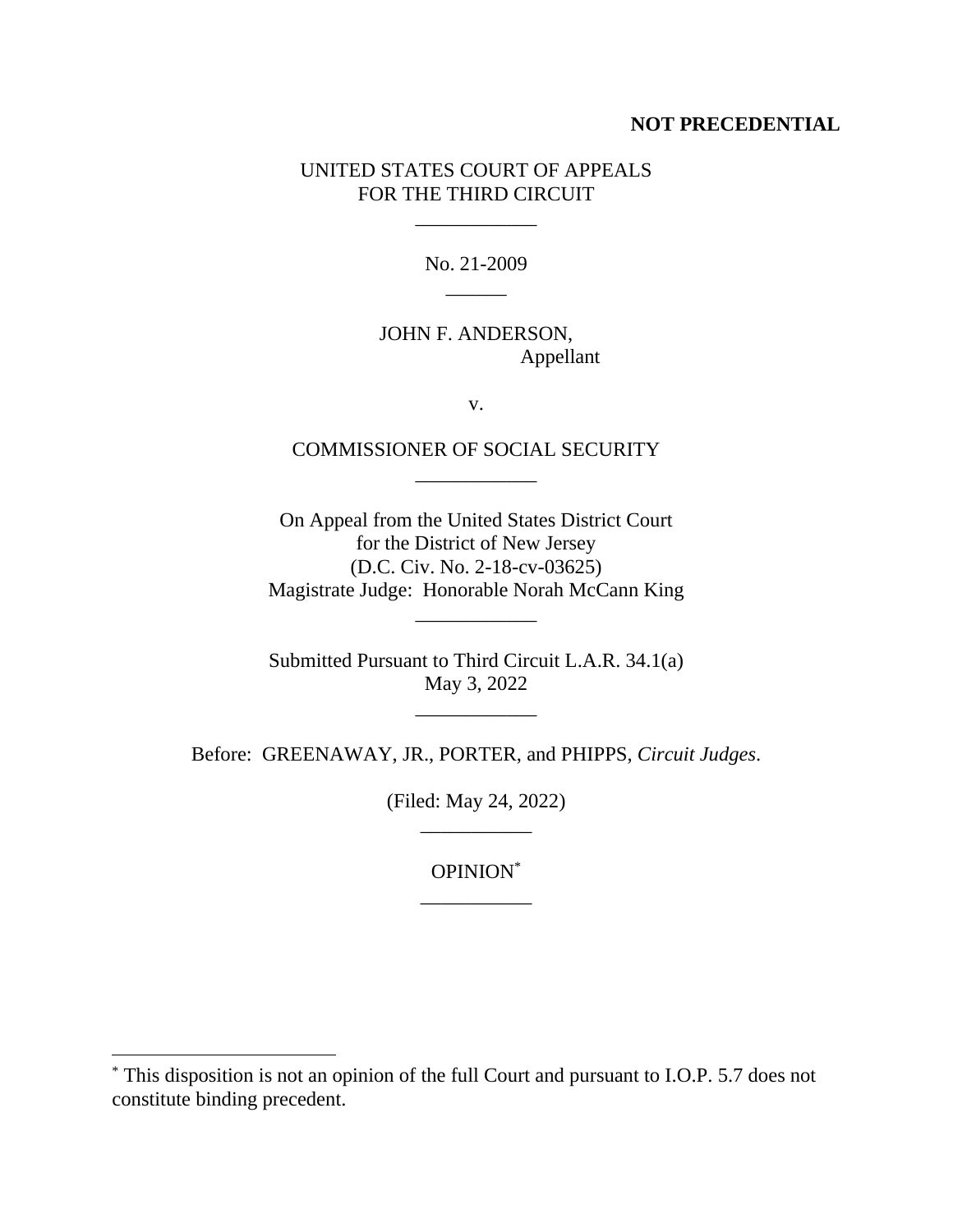### PHIPPS, *Circuit Judge*.

John Anderson claims that his obesity together with injuries to his neck, back, knee, and foot from a truck accident, along with his other digestive ailments, prevents him from working. Based on those conditions, he requested Disability Insurance Benefits from the Social Security Administration, proceeding through each of the four stages of administrative adjudication, including a hearing before an Administrative Law Judge.<sup>1</sup> At each stage, SSA denied Anderson's request, and he sought judicial review of that determination. The District Court upheld SSA's denial of benefits, and for the reasons below, we will affirm that judgment.

#### **I. BACKGROUND**

To qualify for Disability Insurance Benefits, a fully-insured individual must be disabled. *See* 42 U.S.C.  $\S$  423(a)(1), (c)(1), (d) (2020). As defined by statute, a person is disabled if he or she cannot engage in substantial gainful activity due to a physical or mental impairment lasting without interruption for more than twelve months. *See id.* § 423(d). Applied to Anderson, who was fully insured until December 31, 2014, the inquiry becomes whether he was disabled as of that date.

Regulations promulgated by SSA set forth five steps for assessing disability. Under that process, a person may qualify as disabled through two partially overlapping paths: by prevailing at Steps One, Two, and Three, or alternatively by succeeding at Steps One, Two, Four, and Five. *See* 20 C.F.R. § 404.1520(a)(4) (2011).

<sup>1</sup> *See generally Smith v. Berryhill*, 139 S. Ct. 1765, 1772 (2019) (articulating the four stages of administrative review as an initial eligibility determination, reconsideration, a formal hearing, and review by the Appeals Council). *See also* 5 U.S.C. § 3105 (providing for the appointment of administrative law judges to conduct administrative hearings); *Cirko ex rel. Cirko v. Comm'r of Soc. Sec.*, 948 F.3d 148, 152 (3d Cir. 2020) (discussing the appointment of SSA administrative law judges).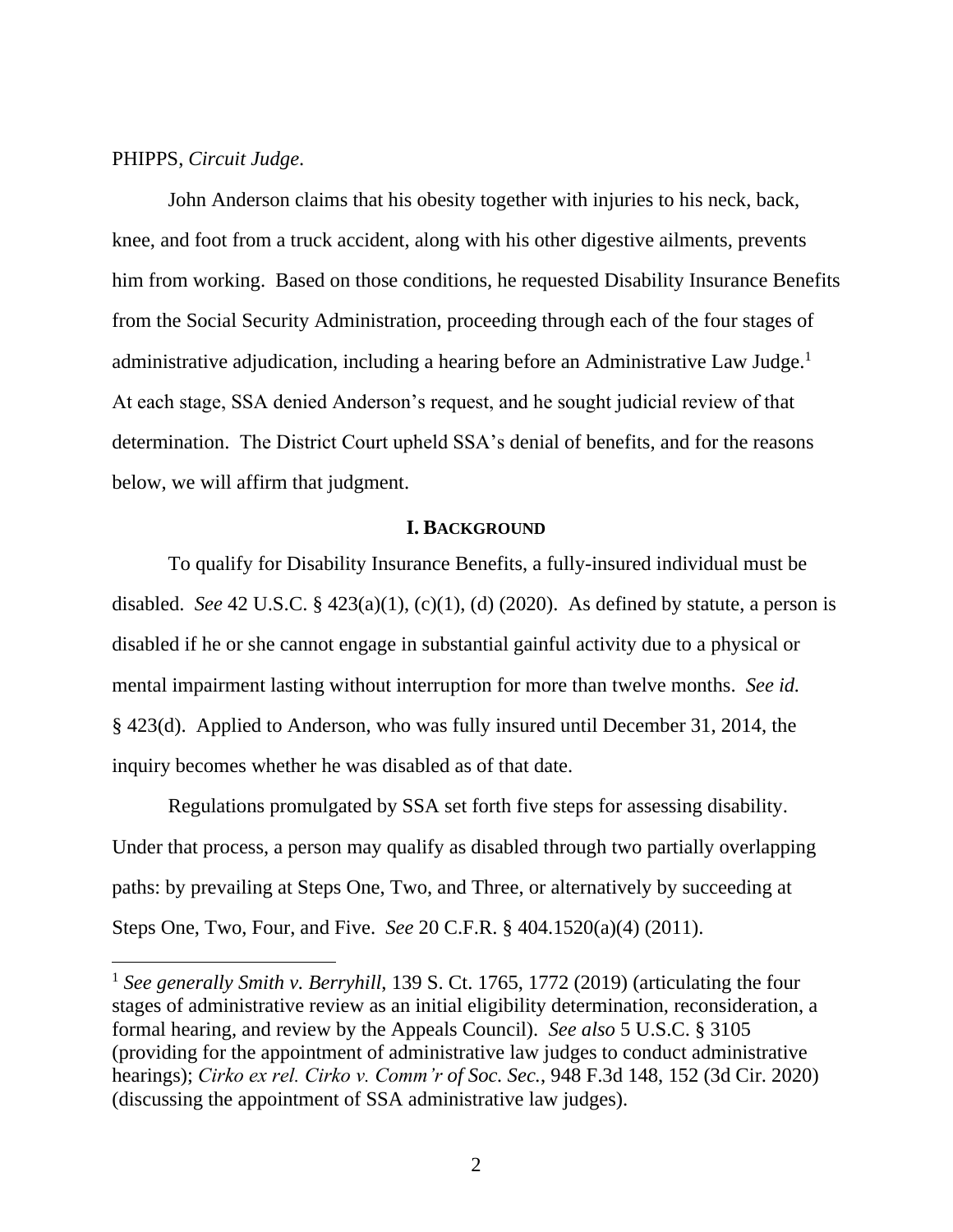Here, no one disputes that Anderson succeeds at Steps One, Two, and Four. At Step One, the ALJ determined that because he was not working, Anderson was not performing substantial gainful activity during the relevant time. *See* 20 C.F.R.  $\S$  404.1520(a)(4)(i) (articulating Step One as an evaluation of whether the applicant is performing substantial gainful activity). The ALJ also found in Anderson's favor at Step Two by concluding that he had several severe medical impairments that significantly limited his ability to perform basic work activities and were expected to last for more than one year. *See id.* §§ 404.1520(a)(4)(ii), 404.1509 (articulating Step Two as a determination of whether the applicant has a "severe medically determinable physical or mental impairment" that is expected to either result in death or "last for a continuous period of at least 12 months"). And at Step Four, the ALJ determined that Anderson could not return to past relevant work as a construction worker and construction supervisor considering his residual functional capacity, which did not allow him to perform medium or heavy work. *See id.* § 404.1520(a)(4)(iv) (articulating Step Four as a determination of whether the applicant can return to past relevant work, considering his residual functional capacity).

But the ALJ made findings against Anderson at Steps Three and Five. At Step Three, the ALJ found that none of Anderson's impairments, singularly or in combination, met or equaled a listing for a disability. *See id.* § 404.1520(a)(4)(iii) (articulating Step Three as an assessment of whether the applicant has a severe impairment that meets or equals a listed impairment and meets the same durational requirement as that in Step Two); *id.* § 404.1520(d) (stating that an applicant who meets the requirements of § 404.1520(a)(4)(iii) will be found "disabled without considering [his] age, education, and work experience"); *see also id.* Part 404, Subpart P, App. 1 (2011) (listing the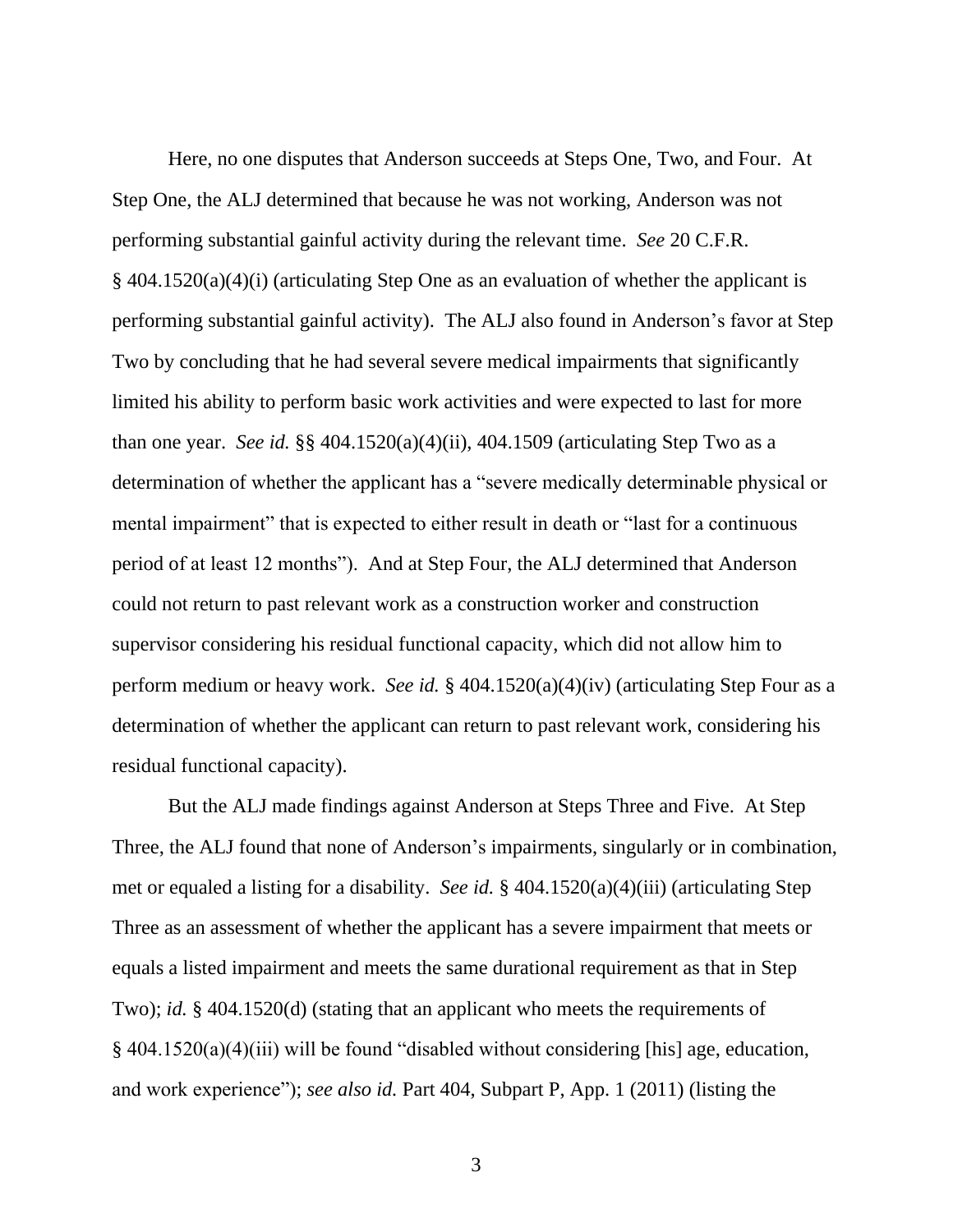impairments that would render an applicant disabled at Step Three). And at Step Five, the ALJ concluded that SSA met its burden, which it has for this step, of demonstrating that Anderson could adjust to other work, specifically light work, that exists in significant numbers in the national economy. *See id.* § 404.1520(a)(4)(v), (g) (articulating Step Five as a determination of whether the applicant can adjust to perform other work); *id.*  § 404.1560(c). The ALJ's Step Three and Five determinations prevented Anderson from qualifying as disabled.

After the ALJ's adverse ruling and a later denial of Anderson's request for appellate administrative review, Anderson filed this civil action in District Court. *See*  42 U.S.C. § 405(g) (providing for judicial review of "any final decision . . . made after a hearing" by SSA); 20 C.F.R.  $\S$  404.900(a)(5) (2017) (providing that an SSA decision becomes "final" when the applicant exhausts the four stages of administrative review). Both Anderson and SSA consented to a referral to a Magistrate Judge, *see* 28 U.S.C. § 636(c); Fed. R. Civ. P. 73, and that judge affirmed SSA's denial of benefits. Anderson timely appealed that judgment, bringing his suit within the jurisdiction of this Court. *See*  28 U.S.C. § 1291.

#### **II. DISCUSSION**

### **A. The Step-Three Challenge**

On appeal, Anderson argues that the ALJ's Step-Three analysis failed to consider whether his obesity in combination with his other impairments met a listed disability. At the administrative level, Anderson did not argue that his impairments met any particular listing. That is not fatal to his ability to raise such a challenge in federal court. Although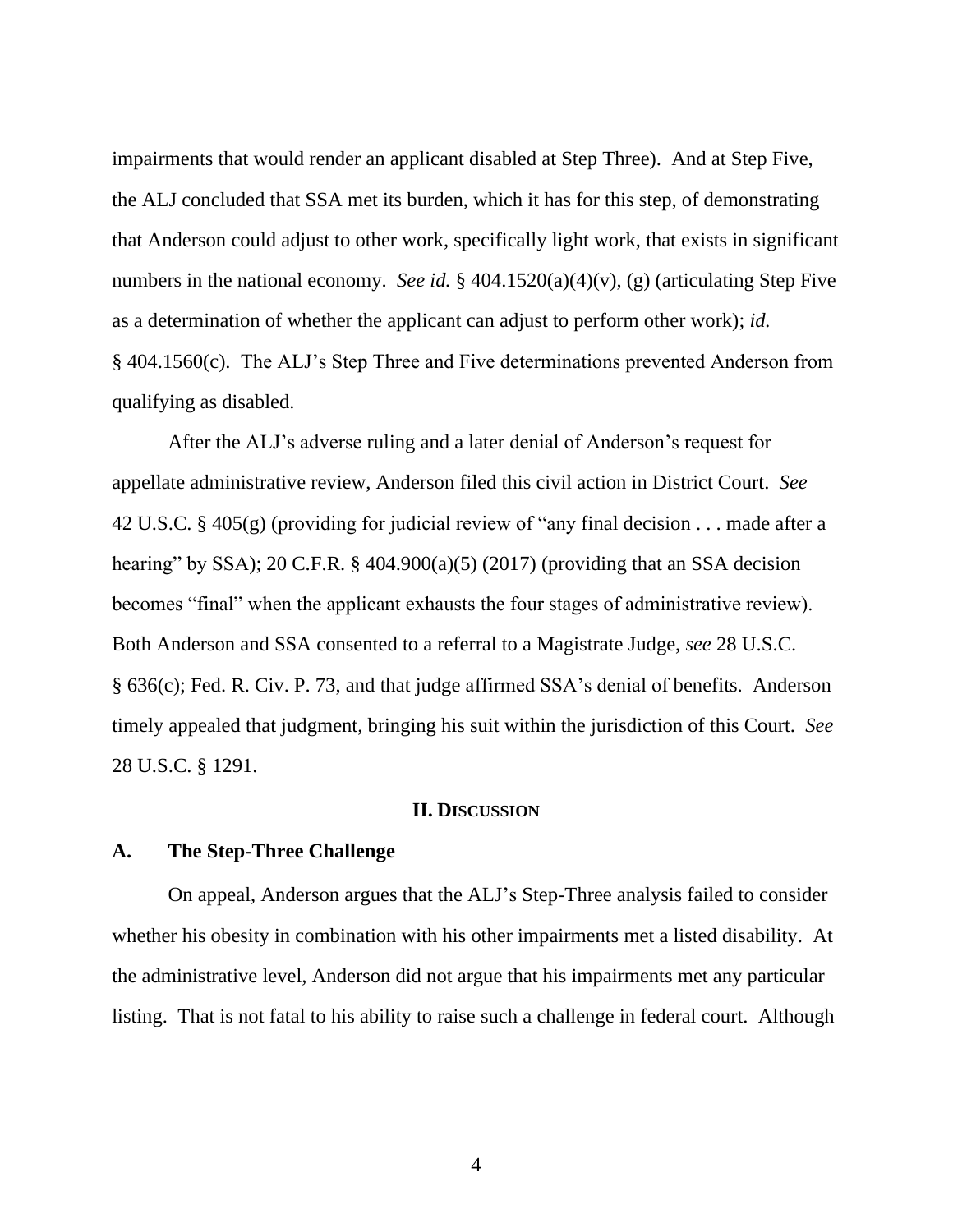the Supreme Court has described SSA administrative proceedings as "adjudicative,"<sup>2</sup> they are not classically so<sup>3</sup> because they are "non-adversarial,"<sup>4</sup> and at times "inquisitorial."<sup>5</sup> Even so, ALJs must articulate their factual findings as part of an administrative record so that those findings may be judicially reviewed under the substantial-evidence standard. *See* 42 U.S.C. §§ 1383(c)(1)(A), 405(b)(1) (providing that an administrative decision must explain the facts, the administrative determination, and the reasons upon which that determination is based).<sup>6</sup> Despite the administrative record requirement, the other attributes of SSA administrative proceedings inhibit the application of the otherwise bedrock adjudicative principles of party presentation, waiver, and forfeiture. Accordingly, at the administrative level, an applicant's failure to identify a specific listing at Step Three does not preclude the applicant from later contending that his or her conditions met such a listing.

But once an unsuccessful applicant seeks judicial review of SSA's administrative decision, principles of party presentation, waiver, and forfeiture do apply. *See Sims v. Apfel*, 530 U.S. 103, 108–09 (2000) (recognizing that in the context of SSA appeals "appellate courts will not consider arguments not raised before trial courts"); *cf. TD Bank* 

<sup>4</sup> 20 C.F.R. § 404.900(b).

<sup>5</sup> *Sims v. Apfel*, 530 U.S. 103, 111 (2000) (plurality op.).

<sup>2</sup> *Biestek v. Berryhill*, 139 S. Ct. 1148, 1152 (2019).

<sup>3</sup> *See Carr v. Saul*, 141 S. Ct. 1352, 1363 (2021) (Thomas, J., concurring) (describing SSA proceedings as a "decidedly pro-claimant, inquisitorial process [that] is quite unlike an adversarial suit in which parties are expected to identify, argue, and preserve all issues").

<sup>6</sup> *See also Camp v. Pitts*, 411 U.S. 138, 141 (1973) (explaining that substantial-evidence review is appropriate "when reviewing findings made on a hearing record"); *Burnett v. Comm'r of Soc. Sec. Admin.*, 220 F.3d 112, 119–20 (3d Cir. 2000) (explaining that substantial evidence review of bare conclusory statements is impossible).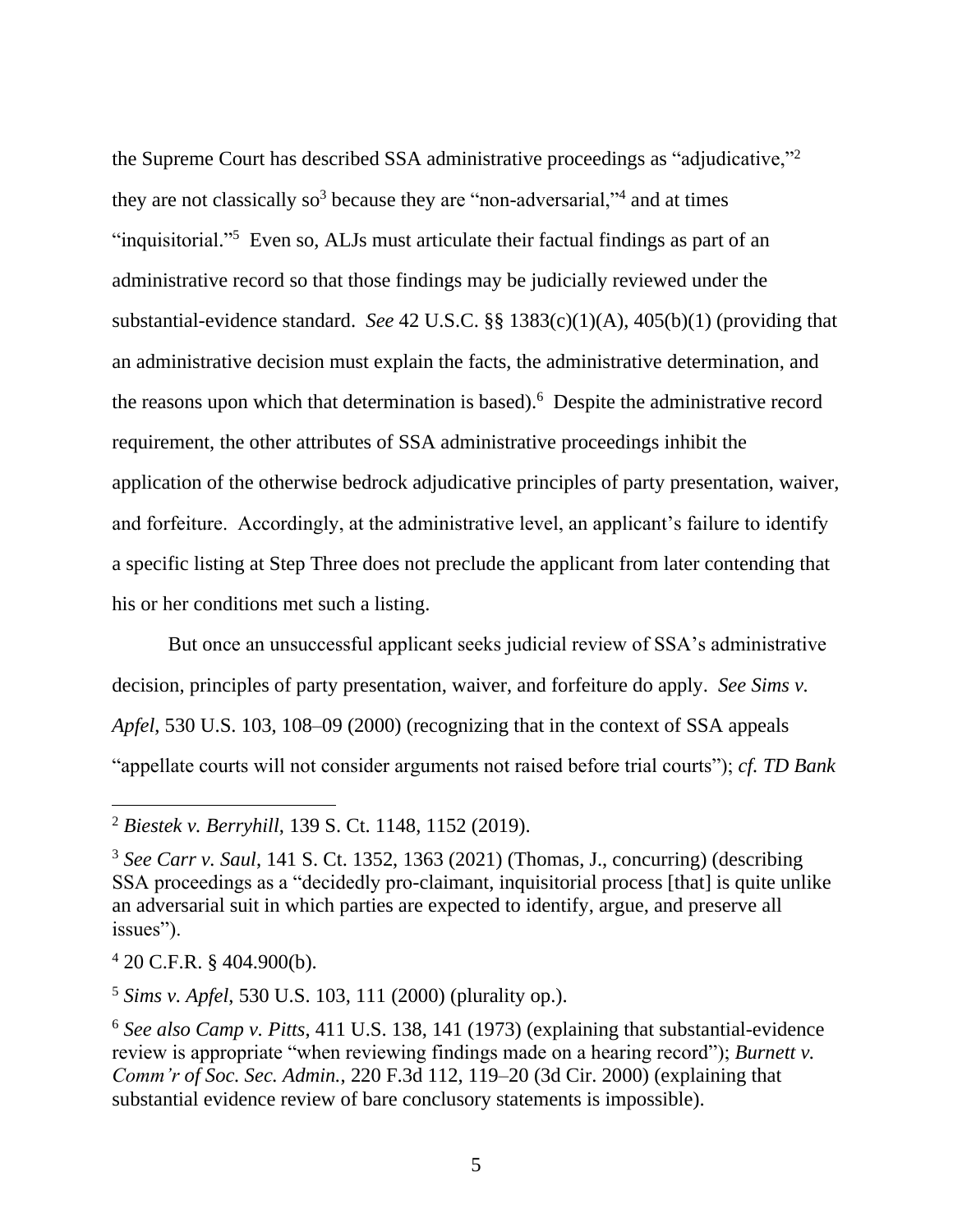*N.A. v. Hill*, 928 F.3d 259, 270 (3d Cir. 2019) (explaining that appellate courts "may affirm on any basis supported by the record, even if it departs from the District Court's rationale"). Thus, to preserve Step Three arguments for this Court's review, an applicant who did not succeed at the administrative level must, in district court, identify the specific listings and provide arguments that his or her conditions meet such a listing.

In this appeal, Anderson argues that he meets three specific listings and one group of listings due to the cumulative effect of his physical injuries, ailments, and obesity. The individual listings Anderson identifies are Listings 1.02 (describing major dysfunction of a joint), 1.04 (describing spine disorders), and 11.14 (describing peripheral neuropathies). The group of listings is those contained in Paragraph 5.00 (relating to the digestive system). By making those same arguments in District Court, Anderson preserved them. But none of those contentions are successful: the ALJ considered each of them, and substantial evidence supports the ALJ's conclusion that Anderson did not meet any listing. *See Biestek v. Berryhill*, 139 S. Ct. 1148, 1154 (2019) (explaining that the substantial-evidence threshold is satisfied if the record contains "such relevant evidence as a reasonable mind might accept as adequate to support a conclusion" (internal citation and quotation marks omitted)).

Listing 1.02 requires an inability to ambulate effectively. *See* 20 C.F.R. Part 404, Subpart P, App. 1 Listing 1.02(A); *id.* Listing 1.00(B)(2)(b)(1)–(2) (defining ambulation as "an extreme limitation of the ability to walk" such that the individual is unable "to carry out activities of daily living"). But the ALJ determined that Anderson, despite his lower body injuries and obesity, could drive a car, travel on his own and grocery shop weekly, and the record contains adequate evidence to support that conclusion. *See Biestek*, 139 S. Ct. at 1154. Even if Anderson's obesity made walking more difficult,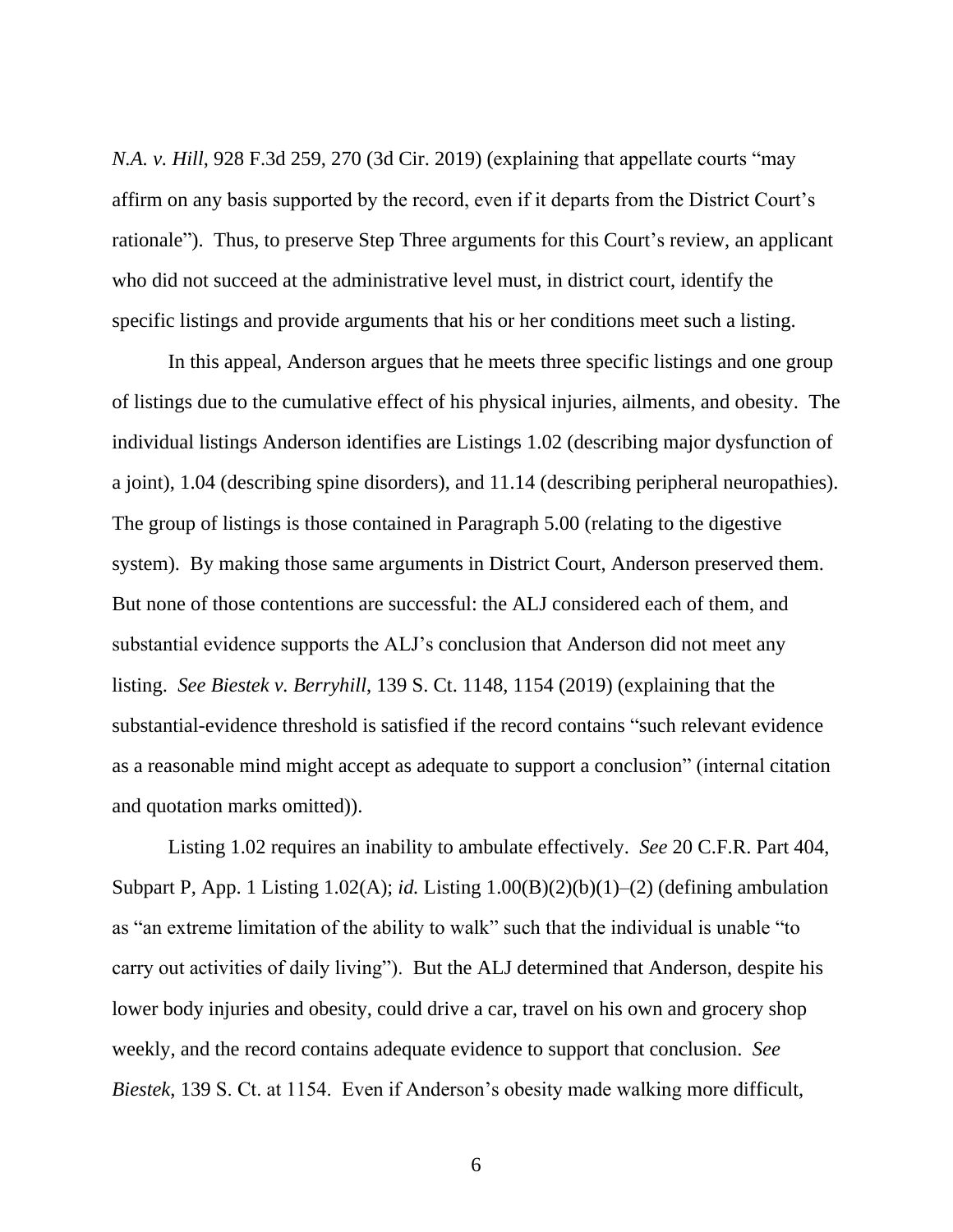substantial evidence still supported the ALJ's conclusion, especially here, where Anderson did not allege that his obesity affected his ability to work. Also, the ALJ adopted the conclusions of expert medical consultants who were aware of Anderson's obesity, so the ALJ's decision at least "constitutes a satisfactory if indirect consideration" of Anderson's obesity. *Rutherford v. Barnhart*, 399 F.3d 546, 553 (3d Cir. 2005).

Listing 1.04 requires nerve root compression, spinal arachnoiditis, or lumbar spinal stenosis that results in an inability to ambulate effectively. *See* 20 C.F.R. Part 404, Subpart P, App. 1 Listing 1.04(A)–(C). But in reviewing Anderson's medical records, the ALJ determined that he does not suffer from nerve root compression or spinal arachnoiditis. Those medical records, reinforced with the ALJ's other finding that Anderson could ambulate effectively despite his injuries and obesity, constitute substantial evidence that Anderson did not meet or equal Listing 1.04.

Listing 11.14 requires significant and persistent disorganization of motor function in two extremities "in spite of prescribed treatment." *See id.* Listing 11.14; *id.* Listing 11.04(B); *see also id.* Listing 11.00(C) (defining 'persistent disorganization of motor function' to require paresis or paralysis, involuntary movements, and sensory disturbances). The ALJ recognized that Anderson once complained of numbness in his right hand but observed that later examination revealed a normal grasp and stable functioning, and relevant evidence in the record supports his observation. *See Reefer v. Barnhart*, 326 F.3d 376, 379 (3d Cir. 2003) (describing substantial evidence as "sufficient evidence 'to justify, if the trial were to a jury, a refusal to direct a verdict'" (quoting *Universal Camera Corp. v. NLRB*, 340 U.S. 474, 477 (1951))). Although one doctor found sensory loss in Anderson's foot shortly after he broke it, other medical consultants disagreed with that conclusion. But courts, on substantial-evidence review,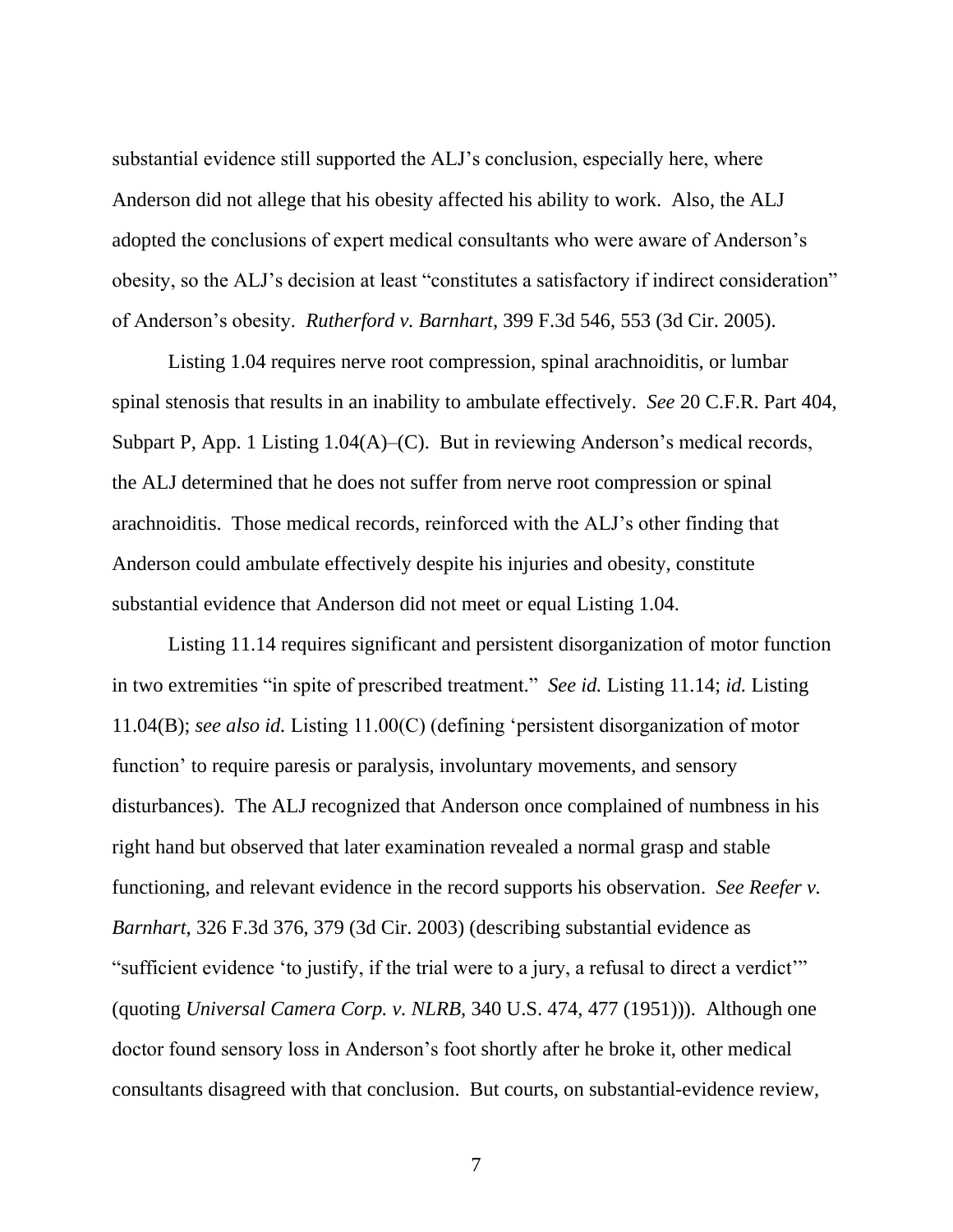"are not permitted to re-weigh the evidence or impose their own factual determinations," so the differing views of the other medical consultants constitute substantial evidence in support of the ALJ's determination that Anderson failed to meet or equal Listing 11.14. *See Chandler v. Comm'r of Soc. Sec.*, 667 F.3d 356, 359 (3d Cir. 2011).

Finally, Paragraph 5.00 contains several listings related to various digestive ailments, 7 and Anderson argues that the ALJ did not consider any of them. But the record belies his contention. The ALJ considered Anderson's treatment for gastritis, gastric ulcers, mild esophagitis, hemorrhoids, and cholecystitis, as well as his gallbladder removal, but determined that his digestive impairments did not meet or equal a listed impairment in Paragraph 5.00. As for the listings that could be relevant to Anderson, his doctors found no evidence of gastrointestinal hemorrhaging, *see* 20 C.F.R. Part 404, Subpart P, App. 1 Listing 5.02, or inflammatory bowel disease, *see id.* Listing 5.06. That record evidence adequately supports the ALJ's finding that Anderson did not meet or equal a Listing in Paragraph 5.00. *See Biestek*, 139 S. Ct. at 1154.

Therefore, Anderson's Step Three challenge fails.

# **B. The Step-Five Challenge**

At Step Five, the burden shifts to SSA to establish from the administrative record that the applicant can adjust to other work. *See Smith v. Comm'r of Soc. Sec.*, 631 F.3d 632, 634 (3d Cir. 2010). To satisfy that burden, SSA must demonstrate that three characteristics of the applicant – education, work experience, and residual functional capacity – allow him or her to perform jobs that exist in significant numbers in the

<sup>7</sup> *See, e.g.*, 20 C.F.R. Part 404, Subpart P, App. 1 Listing 5.02 (gastrointestinal hemorrhaging requiring a blood transfusion), Listing 5.05 (chronic liver disease), Listing 5.06 (inflammatory bowel disease), Listing 5.07 (short bowel syndrome), Listing 5.08 (weight loss caused by a digestive disorder), and Listing 5.09 (liver transplantation).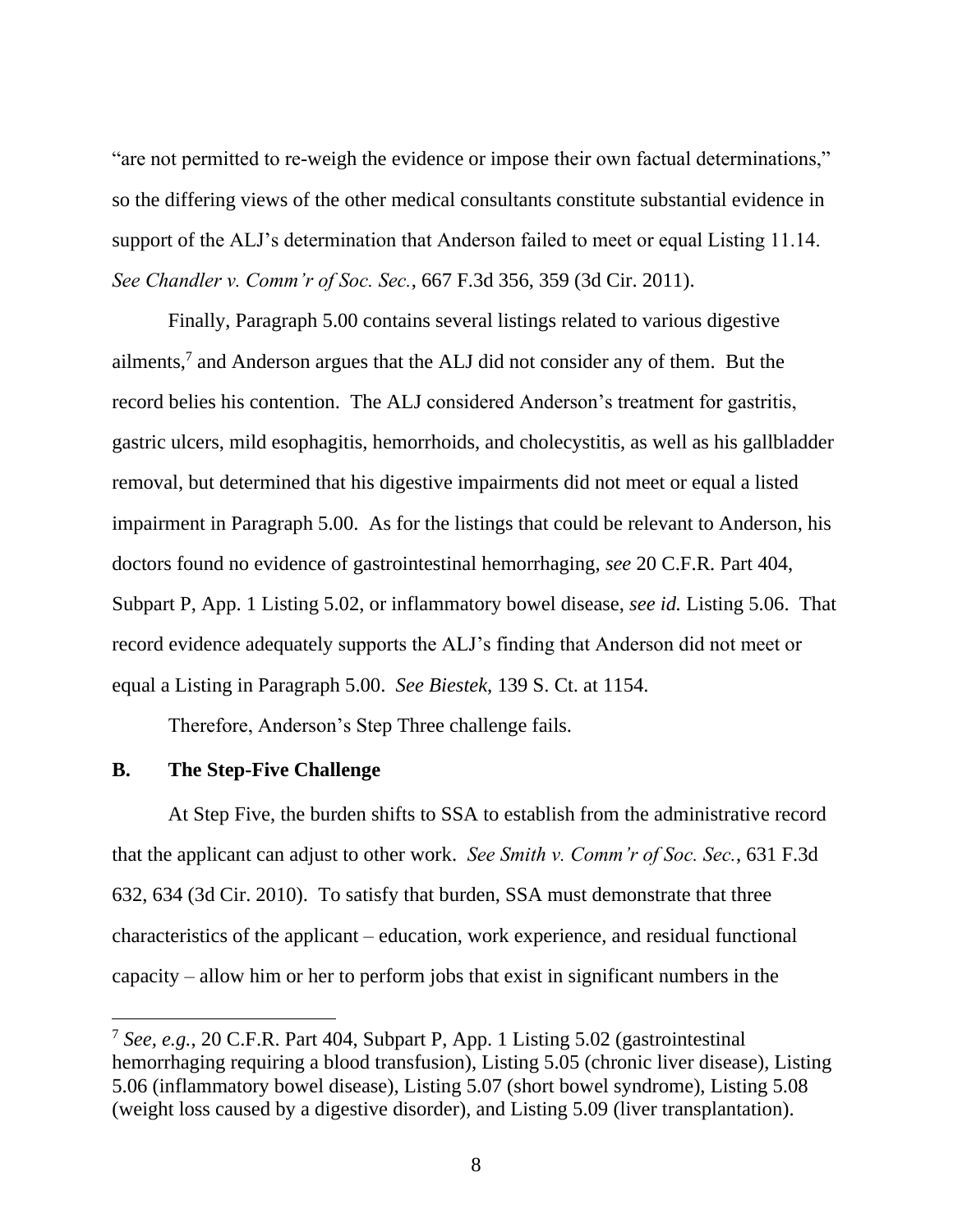national economy. *See* 20 C.F.R. §§ 404.1560(c), 404.1569(a); *id.* Part 404, Subpart P, App. 2.

Here, the ALJ determined that Anderson was not disabled under Step Five because his residual functional capacity allowed him to perform light work. Anderson argues that substantial evidence does not support the ALJ's assessment of his residual functional capacity because the ALJ improperly discounted three pieces of evidence: the opinion of his treating podiatrist, his subjective accounts of pain, and the statements of his live-in companion. *See generally Biestek*, 139 S. Ct. at 1154 (explaining that the substantialevidence standard requires only that the administrative record contain sufficient evidence for a reasonable mind to "accept as adequate to support a conclusion" (internal citation and quotation marks omitted)). In reviewing an ALJ's social security disability determination, a court cannot "re-weigh the evidence" or "substitute its conclusions for those of the fact-finder," and each of Anderson's arguments is premised on those impermissible actions. *Chandler*, 667 F.3d at 359; *Williams v. Sullivan*, 970 F.2d 1178, 1182 (3d Cir. 1992).

First, Anderson complains that the ALJ improperly discounted the opinion of his treating podiatrist. According to that podiatrist, Anderson's neuropathy and radiculopathy made it dangerous for him to work as working with those conditions could render him permanently disabled. But an ALJ is "free to accept some medical evidence and reject other evidence" as long as the ALJ "provides an explanation for discrediting the rejected evidence." *Zirnsak v. Colvin*, 777 F.3d 607, 614 (3d Cir. 2014); *see also Burnett v. Comm'r of Soc. Sec. Admin.*, 220 F.3d 112, 121 (3d Cir. 2000). In giving little weight to the podiatrist's opinion, the ALJ explained that it was vague and failed to identify "any specific work related functional limitations linked to [Anderson's]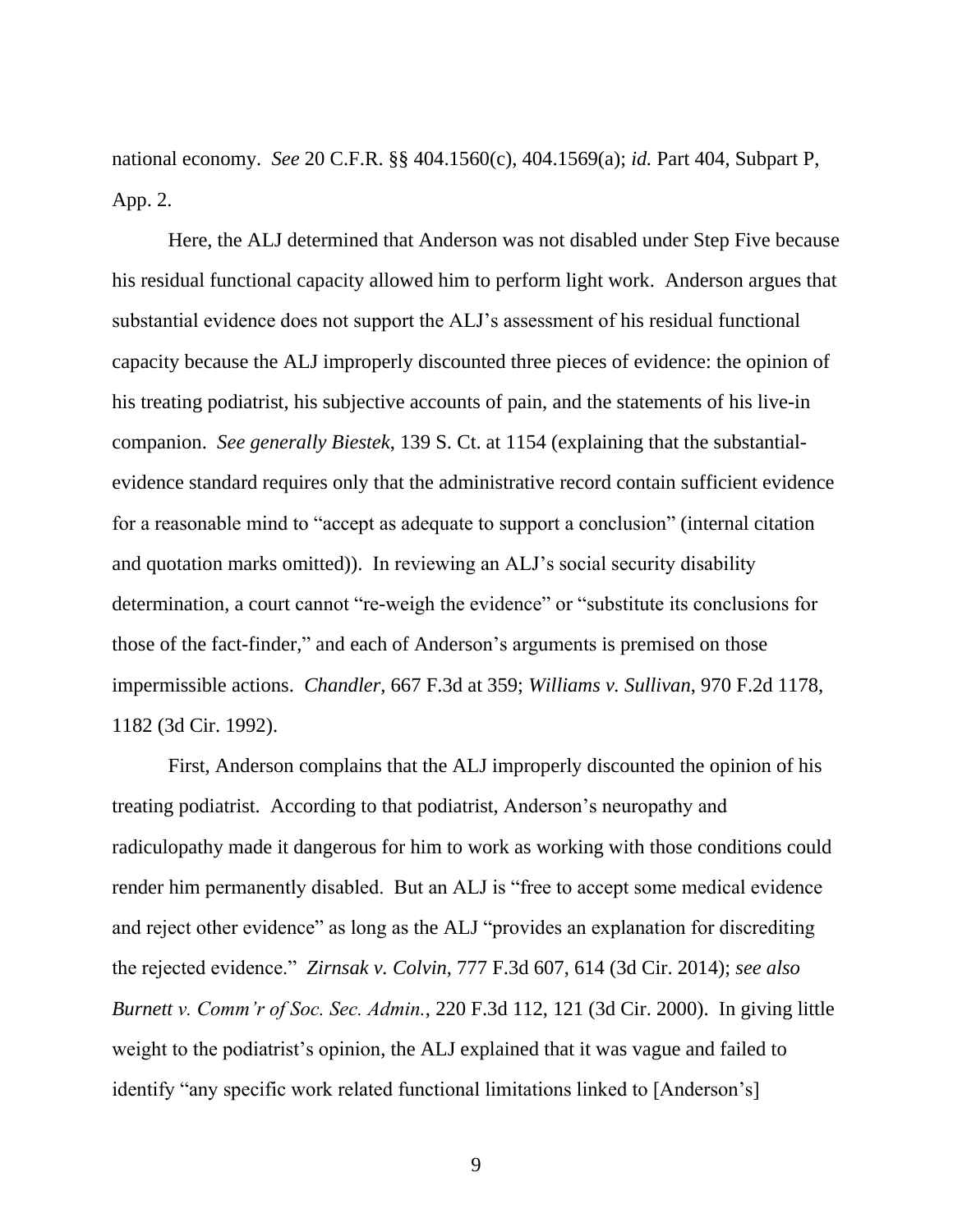impairments." SSA Office of Disability Adjudication and Review, ALJ Decision at 7 (July 31, 2017) (App. 39). That explanation suffices under the substantial-evidence standard. *See Williams*, 970 F.2d at 1182 (explaining that federal courts, on substantialevidence review, may not "weigh the evidence or substitute its conclusions for those of the fact-finder").

Anderson's second argument attacks the reduced weight the ALJ afforded to Anderson's subjective complaints of pain. The ALJ explained the reason for discount: Anderson's statements about the intensity, persistence, and limiting effects of his symptoms were not entirely credible because they were inconsistent with medical and other evidence. *See* 20 C.F.R. § 404.1529(c)(2), (3). That explanation also suffices under the substantial-evidence standard. *See Chandler*, 667 F.3d at 359; *Williams*, 970 F.2d at 1182.

Finally, Anderson contends that the ALJ improperly discounted a report that Anderson's live-in companion submitted to SSA. Under then-applicable SSA policy, ALJs could consider "the relationship between the source and the individual" and "whether the opinion is consistent with other evidence," among other factors. Social Security Ruling, SSR 06-03p, 71 Fed. Reg. 45593, 45596 (Aug. 9, 2006), rescinded by 82 Fed. Reg. 15263, 15263 (Mar. 27, 2017); *see also* 20 C.F.R. § 404.1527(f) (requiring the ALJ to "explain the weight given to opinions from [non-medical] sources or otherwise ensure that [his] discussion of the evidence . . . allows a claimant or subsequent reviewer to follow the adjudicator's reasoning"). Consistent with that policy, the ALJ afforded some weight to that report but recognized that it "cannot be considered wholly objective" because it was prepared by "a close friend of the claimant." SSA Office of Disability Adjudication and Review, ALJ Decision at 8 (July 31, 2017) (App. 40). Thus,